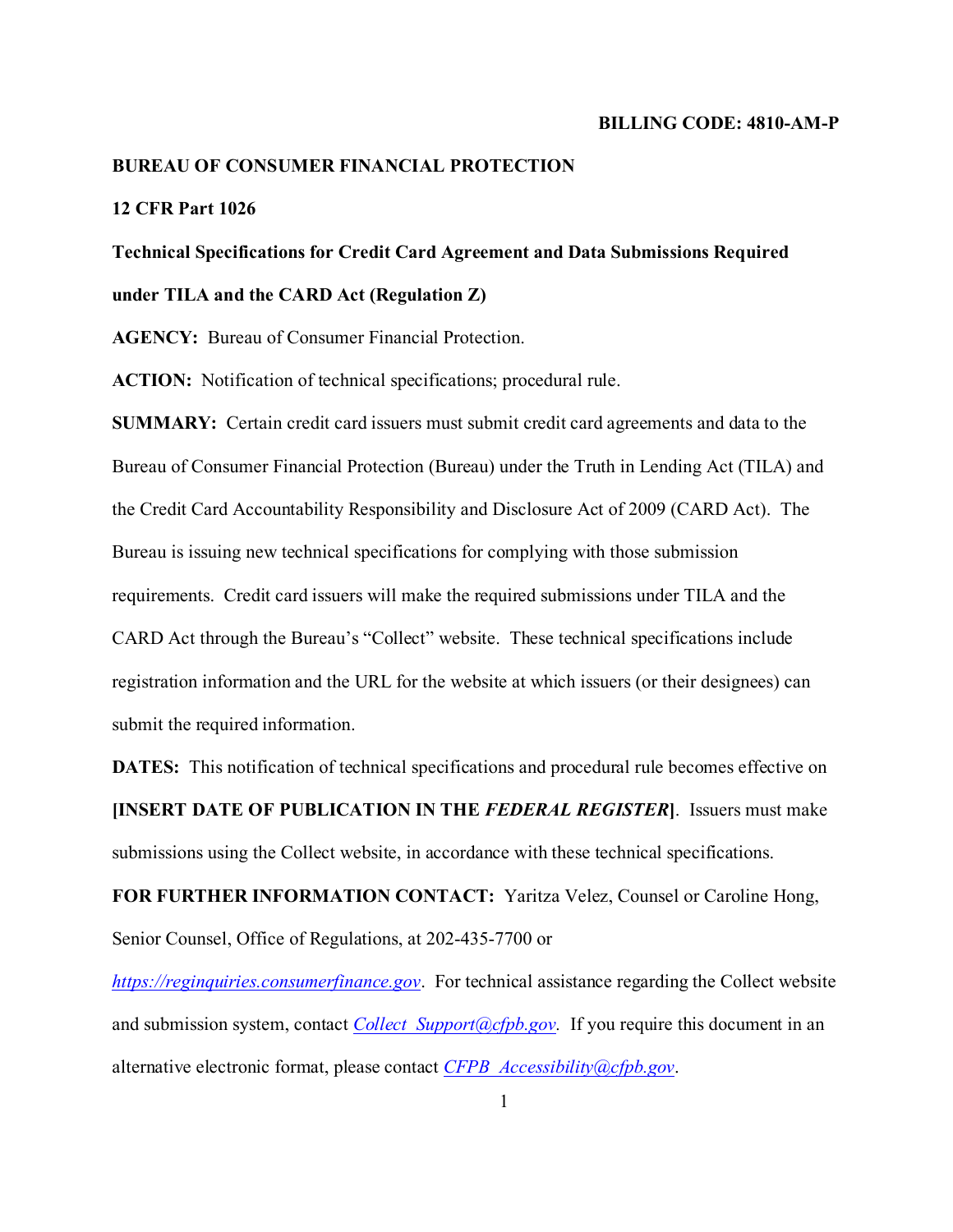#### **SUPPLEMENTARY INFORMATION:**

#### **I. Submission Requirements**

*A. Submission of Data on Credit Card Pricing and Availability (Terms of Credit Card Plans Survey)*

## *The Statute*

In 1988, Congress amended section 136 of the Truth in Lending Act (TILA) to require the Board of Governors of the Federal Reserve System (Board) to collect certain credit card price and availability information from a sample of credit card issuers and report this information to Congress and make it available to the public. [1](#page-1-0) The responsibility to collect this information, through what is called the Terms of Credit Card Plans (TCCP) Survey, was transferred to the Bureau in 2011. [2](#page-1-1)

Specifically, TILA section 136(b) requires the Bureau to collect, on a semiannual basis, credit card price and availability information, including the information required to be disclosed under section 127(c) of TILA, from a broad sample of financial institutions that offer credit card services. Section 127(c) of TILA lists requirements for disclosures in connection with credit and charge card applications and solicitations.[3](#page-1-2)

<span id="page-1-0"></span><sup>1</sup> Fair Credit and Charge Card Disclosure Act of 1988 (FCCCDA), Pub. L. 100-583, section 5, 102 Stat. 2960, 2967 (1988) (adding section 136(b) of TILA). TILA section 136(b) is codified at 15 U.S.C. 1646(b).

<span id="page-1-1"></span><sup>2</sup> Dodd-Frank Wall Street Reform and Consumer Protection Act (Dodd-Frank Act), Pub. L. 111-203, tit. X, section  $1100A(2)$ , 124 Stat. 1376, 2107 (2010). The transfer of this authority, as a consumer protection function under TILA, became effective on July 21, 2011. *See* Dodd-Frank Act section 1061, 124 Stat. 2035-2039 (consumer financial protection functions to be transferred to the Bureau as of a designated transfer date); 75 FR 57252 (Sept. 20, 2010) (setting transfer date).

<span id="page-1-2"></span><sup>3</sup> TILA section 127(c) requires issuers to disclose, among other things, the annual percentage rate for purchases (must state if it is a variable rate); the length of the grace period; the name or description of the balance computation method; the fee for issuance or availability (membership fee); the minimum finance charge; the transaction fee for purchases; the transaction fee for cash advances; the fee for late payment; and the fee for exceeding the credit limit. 15 U.S.C. 1637(c).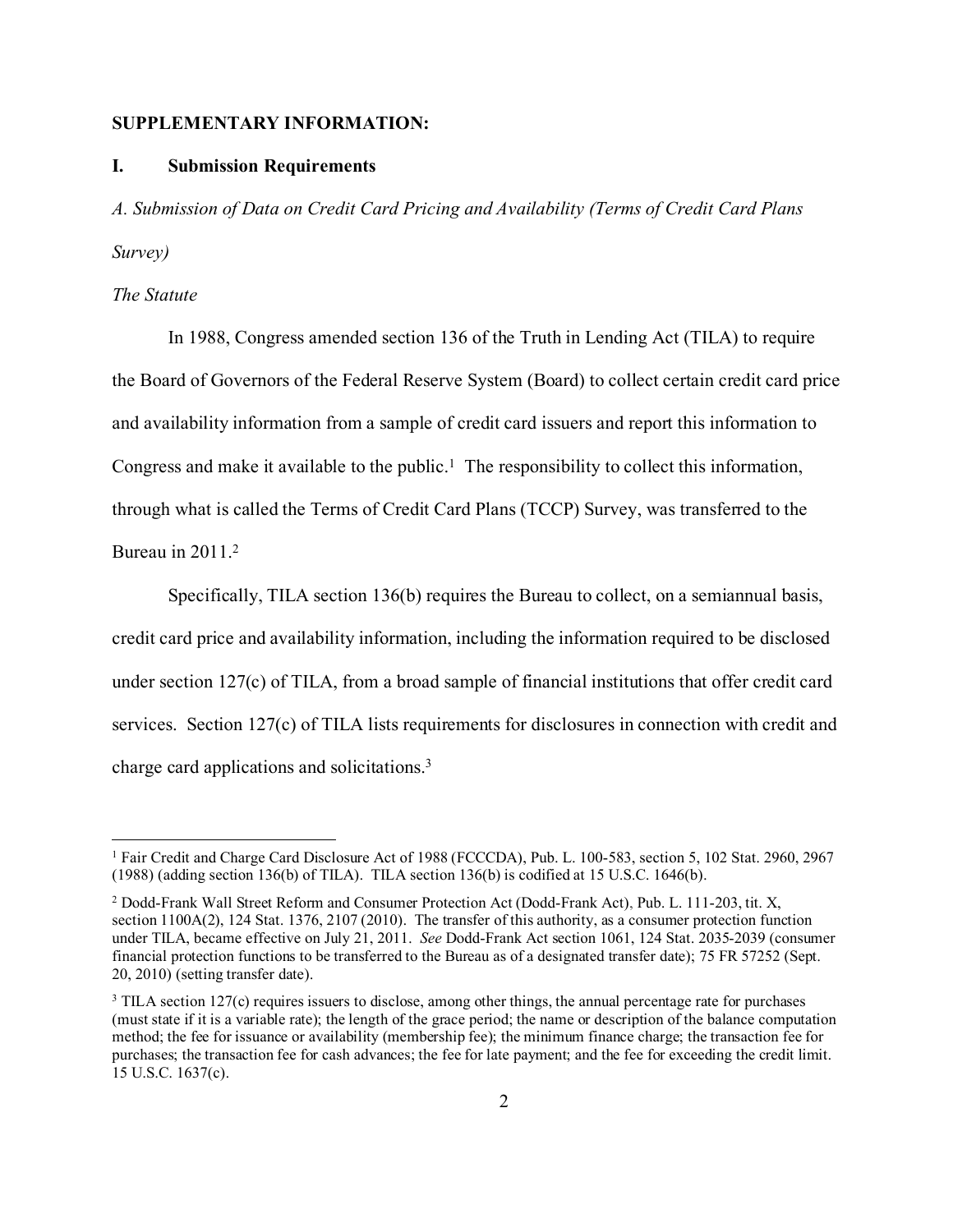TILA section 136(b) also requires that the sample of TCCP Survey respondents include the 25 largest issuers of credit cards and no less than 125 additional financial institutions selected by the Bureau in a manner that ensures an equitable geographic distribution within the sample and the representation of a wide spectrum of institutions within the sample.[4](#page-2-0) Generally, the Bureau sends an email to each selected issuer requesting that it complete the TCCP Survey. Issuers that do not receive such an email from the Bureau do not need to complete the TCCP Survey.<sup>5</sup>

There are no implementing regulations for the core TCCP Survey collection requirement in TILA section 136(b). Issuers are required to submit their information "to the Bureau in accordance with such regulations or orders as the Bureau may prescribe."[6](#page-2-2)

#### *The Submission Process*

In 1990, the Board implemented a "Report of Terms of Credit Card Plans Survey"

(FR 2572), in the form of a spreadsheet, to collect the TCCP Survey data elements from financial institutions (issuers) participating in the Survey. [7](#page-2-3) The Board collected TCCP Survey responses using the FR 2572 form until 2011, when the collection of information for the TCCP Survey was formally transferred to the Bureau.[8](#page-2-4) The Bureau has also used the FR 2572 form to collect

<span id="page-2-0"></span><sup>4</sup> 15 U.S.C. 1646(b).

<span id="page-2-1"></span><sup>5</sup> Bureau of Consumer Fin. Prot., *Collect – TCCP User Guide* 2 (Jan. 2019), [https://files.consumerfinance.gov/f/documents/TCCP\\_User\\_Guide\\_Final.pdf.](https://files.consumerfinance.gov/f/documents/TCCP_User_Guide_Final.pdf)

<span id="page-2-2"></span> $6$  15 U.S.C. 1646(b)(3).

<span id="page-2-3"></span><sup>7</sup> *See* Bureau of Consumer Fin. Prot., *Supporting Statement Part A: Report of Terms of Credit Card Plans (Form FR 2572) (OMB Control Number: 3170-0001)* 1 (uploaded May 29, 2019), [https://www.reginfo.gov/public/do/DownloadDocument?objectID=91971901.](https://www.reginfo.gov/public/do/DownloadDocument?objectID=91971901)

<span id="page-2-4"></span><sup>8</sup> *See* Office of Mgmt. & Budget, *Notice of Office of Management and Budget Action* (Oct. 24, 2011), [https://www.reginfo.gov/public/do/PRAViewICR?ref\\_nbr=201110-3170-006#](https://www.reginfo.gov/public/do/PRAViewICR?ref_nbr=201110-3170-006) (approving transfer of FR 2572 from the Board to the Bureau).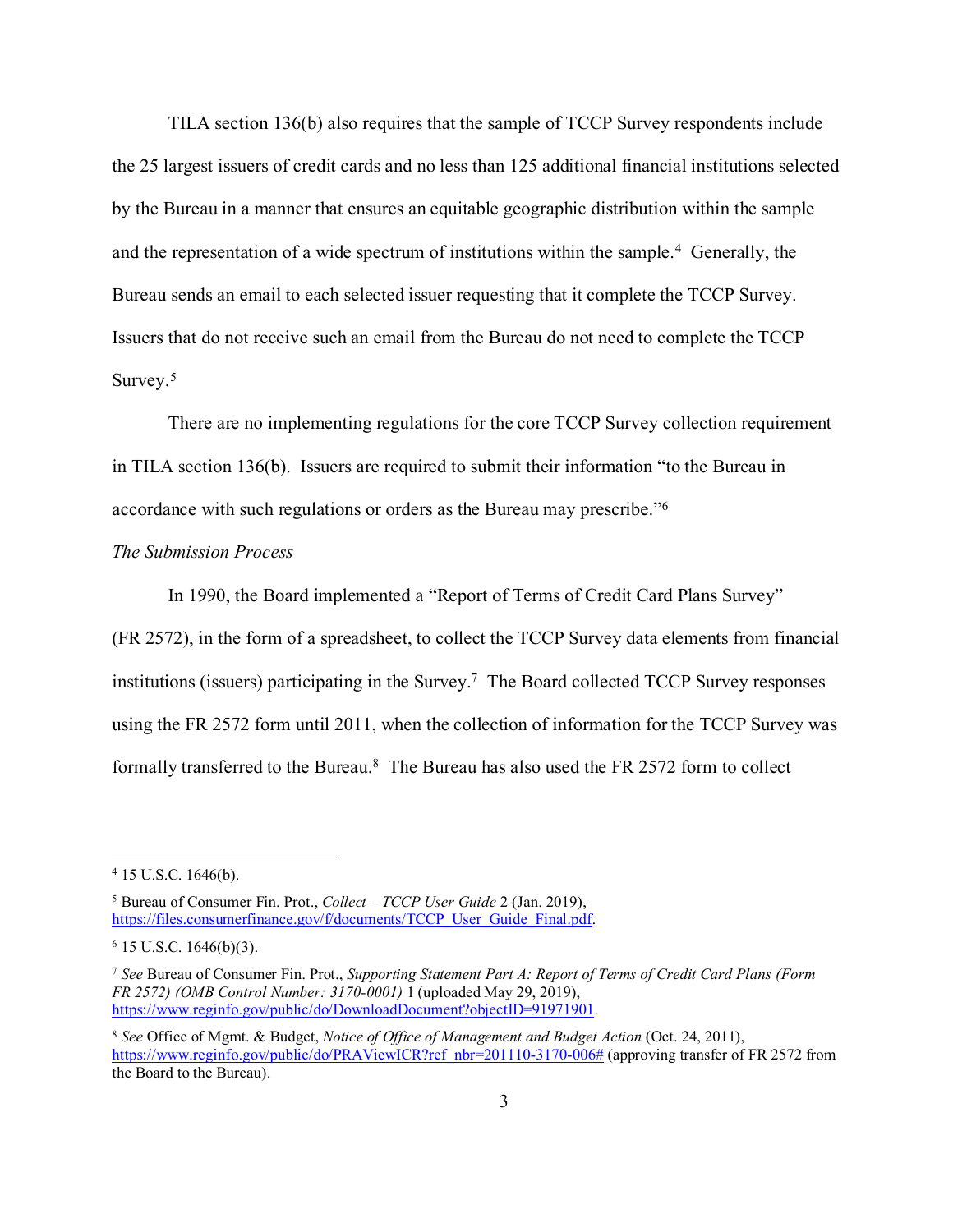information from selected issuers for the TCCP Survey[.9](#page-3-0) TCCP Survey data must be reported twice a year, as of January 31 and July 31.<sup>[10](#page-3-1)</sup> If selected by the Bureau to complete the TCCP Survey, an issuer would need to complete its Survey within 10 business days of the end of the Survey date (*e.g*., February 14 or August 14, respectively). The information provided by the issuer must be current as of the Survey date  $(i.e., January 31 or July 31).<sup>11</sup>$  $(i.e., January 31 or July 31).<sup>11</sup>$  $(i.e., January 31 or July 31).<sup>11</sup>$ 

Starting with the TCCP Survey cycle beginning on July 31, 2018, the Bureau has provided issuers with the voluntary option to make TCCP Survey submissions through its Collect website (Collect). The Bureau has also continued to accept TCCP Survey submissions using the FR 2572 form.

For the most recent TCCP Survey cycle beginning on January 31, 2021, 83 percent of TCCP Survey submissions were made via Collect. Collect has simplified the TCCP Survey submission process for issuers in several ways. For example, instructions in Collect are "tiered" so that the submitter only sees relevant questions, thus minimizing the possibility for confusion or error. Collect also avoids instructions that would lead to duplicative responsive information if the system determines that the information has already been provided earlier in the submission process. Additionally, Collect provides an audit trail that allows issuers to clearly verify whether and when each of their submissions has been received by the Bureau and review the contents of past submissions. Further, the Bureau has heard through its market outreach efforts that Survey

<span id="page-3-0"></span><sup>9</sup> *See, e.g.*, 84 FR 24764 (May 29, 2019) (notice of and requesting comments for renewal of Office of Management and Budget (OMB) approval for existing Report of Terms of Credit Card Plan information collection). The FR 2572 form is currently on the Bureau's website a[t https://files.consumerfinance.gov/f/documents/bcfp\\_tccp-survey\\_form-](https://files.consumerfinance.gov/f/documents/bcfp_tccp-survey_form-2572_instructions.pdf)[2572\\_instructions.pdf.](https://files.consumerfinance.gov/f/documents/bcfp_tccp-survey_form-2572_instructions.pdf)

<span id="page-3-1"></span><sup>10</sup> Bureau of Consumer Fin. Prot., *Report of Terms of Credit Card Plans — Instructions* (*FR 2572)*, page 1, [https://files.consumerfinance.gov/f/documents/bcfp\\_tccp-survey\\_form-2572\\_instructions.pdf.](https://files.consumerfinance.gov/f/documents/bcfp_tccp-survey_form-2572_instructions.pdf)

<span id="page-3-2"></span><sup>11</sup> *See, e.g.*, Bureau of Consumer Fin. Prot., *TCCP Survey FAQs*, page 2 (Question 3) (last updated May 1, 2020), [https://files.consumerfinance.gov/f/documents/cfpb\\_tccp-survey\\_faq.pdf.](https://files.consumerfinance.gov/f/documents/cfpb_tccp-survey_faq.pdf)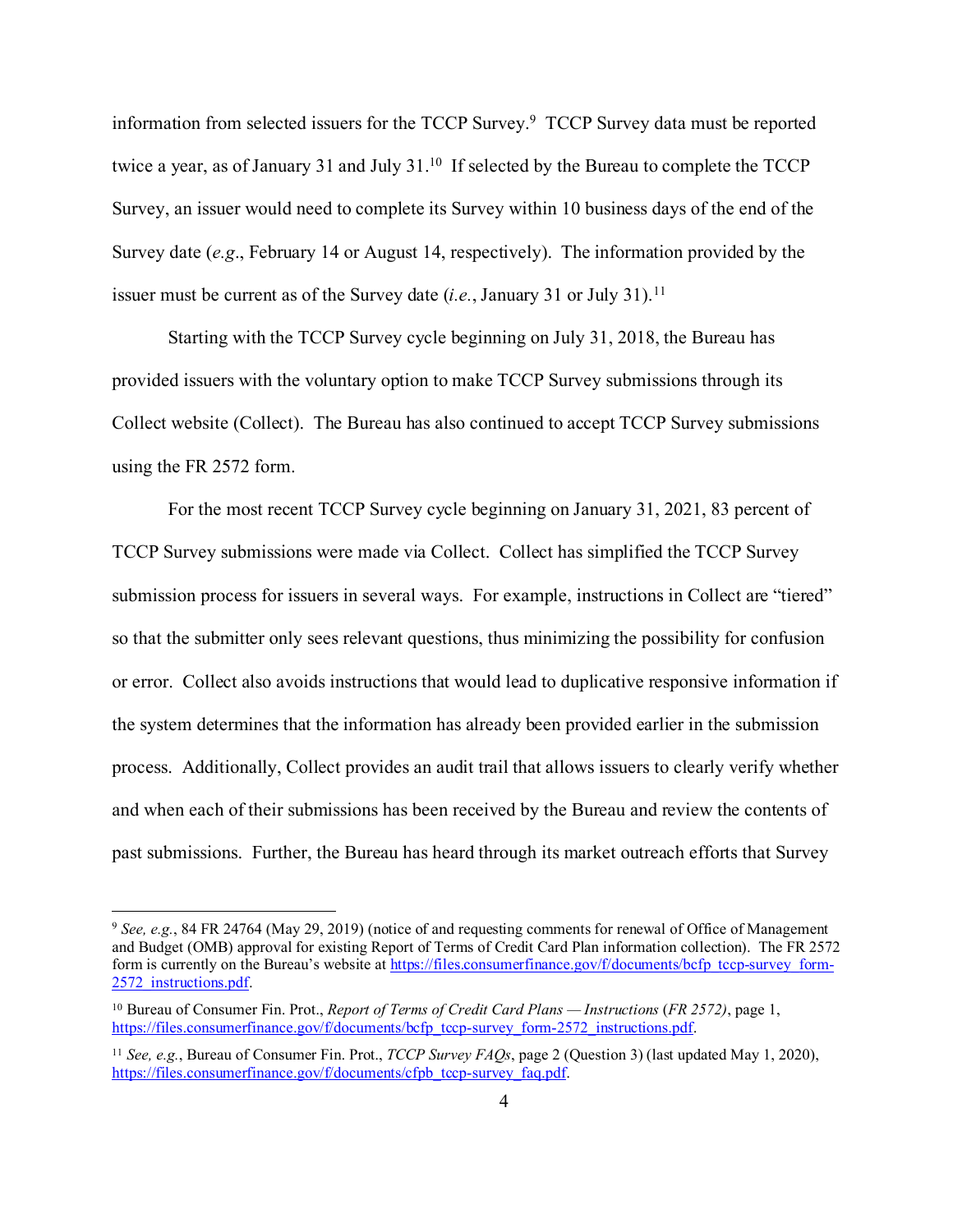respondents find Collect to be faster to use than the FR 2572 form, and that it allows them to more easily reference past submissions. The Bureau has also found that Collect facilitates faster processing of TCCP Survey submissions by Bureau staff, which in turn has led to the faster posting of the TCCP Survey results on the Bureau's website<sup>[12](#page-4-0)</sup> and enhanced the public's ability to use the data in a timely manner. The Bureau believes that such gains to issuers, the public, and the Bureau would be increased if all TCCP Survey respondents used Collect, and that any additional burden on Survey respondents as a result of using Collect would be minimal.

In April 2019, the Bureau also started using Collect to receive prepaid account agreements and associated information from prepaid account issuers pursuant to 12 CFR 1005.19.[13](#page-4-1) The Bureau has found that Collect also provides a streamlined electronic process for this collection that substantially benefits issuers, the public, and the Bureau.

For the reasons set forth above, issuers selected by the Bureau to participate in the TCCP Survey must submit their data using Collect, starting with the Survey cycle beginning on January 31, 2022, for which responses are due on February 14, 2022. Afterward, issuers selected by the Bureau to participate in future TCCP Surveys must also use Collect to submit their responses. Issuers selected by the Bureau to participate in the Survey who do not already use Collect can begin the registration process immediately.<sup>[14](#page-4-2)</sup> Upon receiving their login credentials, issuers will be able to start submitting their Survey responses using Collect. See the Technical Specifications in part II below for additional information.

<span id="page-4-0"></span><sup>&</sup>lt;sup>12</sup> The Bureau's TCCP Survey database is available a[t https://cfpb-sites.force.com/CreditCardPlanSurveys.](https://cfpb-sites.force.com/CreditCardPlanSurveys)

<span id="page-4-1"></span><sup>13</sup> 84 FR 7979 (Mar. 6, 2019).

<span id="page-4-2"></span><sup>&</sup>lt;sup>14</sup> Although TCCP Survey respondents currently have the ability to register for Collect, generally TCCP Survey respondents are not aware that they are required to participate in the Survey until receiving notification from the Bureau. As a result, new TCCP Survey Collect users would not need to register for Collect for the purpose of making TCCP Survey submissions until that time.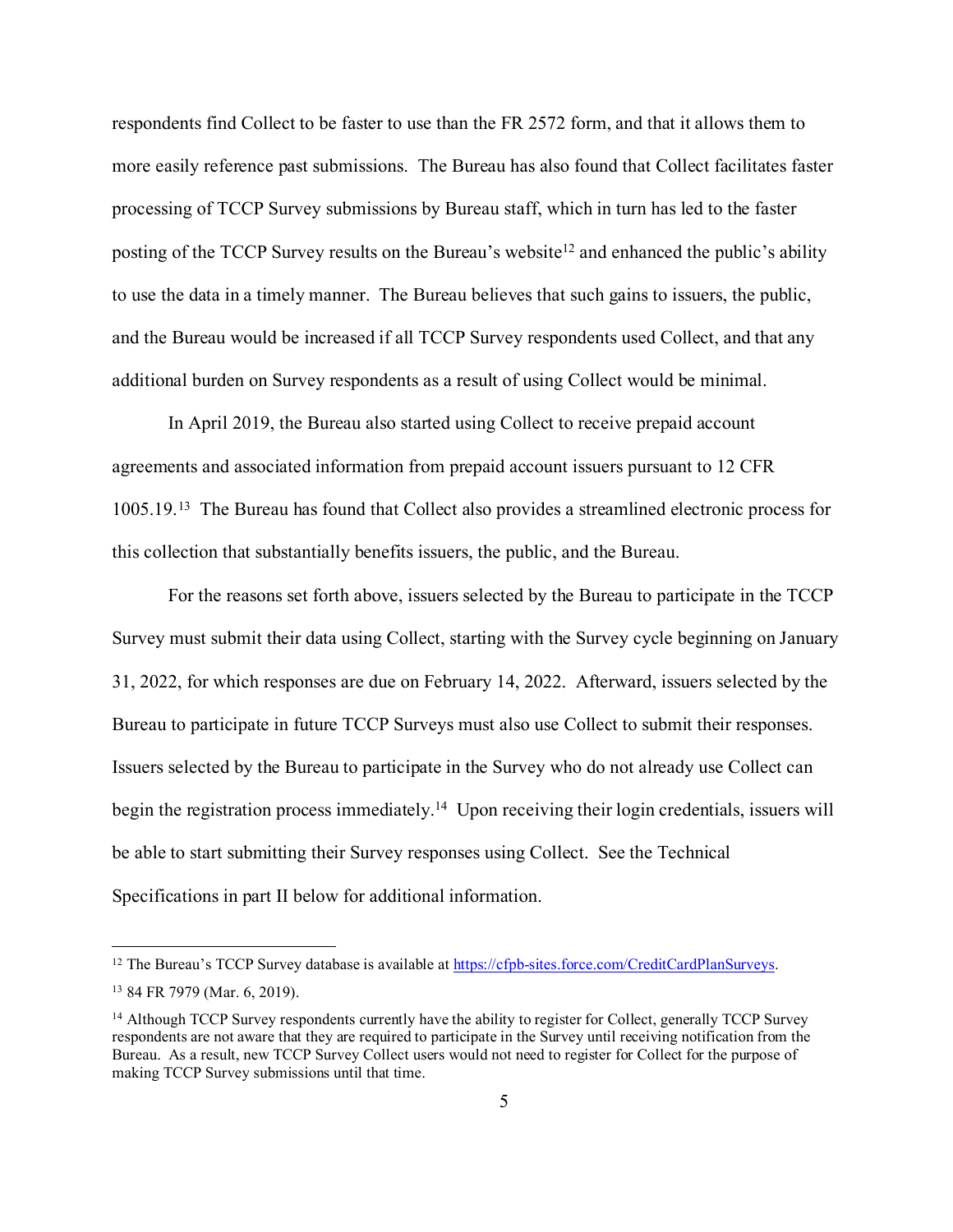## *B. Quarterly Submission of Credit Card Agreements*

## *The Statute and Regulation*

In 2009, Congress enacted the Credit Card Accountability Responsibility and Disclosure Act (CARD Act) in order to "establish fair and transparent practices related to the extension of credit" in the credit card market. [15](#page-5-0) Section 204 of the CARD Act added new TILA section 122(d) to require creditors to post agreements for open-end consumer credit card plans on the creditors' websites and submit those agreements to the Board for posting on a publicly available website established and maintained by the Board.<sup>[16](#page-5-1)</sup> The Board generally implemented the CARD Act's provisions in subpart G of Regulation Z.

Specifically, TILA section  $122(d)(1)$  requires each creditor to post its credit card agreements on its own website, and section  $122(d)(2)$  requires the creditor to provide its agreements to the Bureau (formerly the Board). TILA section  $122(d)(3)$  requires the Bureau (formerly the Board) to establish and maintain on its publicly available website a central repository of the agreements it receives under section 122(d)(2). The Board implemented these provisions at 12 CFR 226.58. With the adoption of the Dodd-Frank Act, authority to implement TILA transferred to the Bureau,<sup>[17](#page-5-2)</sup> and the Bureau renumbered this provision in Regulation Z as 12 CFR 1026.58.[18](#page-5-3)

While TILA section 122(d) requires that creditors provide agreements to the Bureau, it does not specify the frequency or timing for these submissions. The implementing regulations in

<span id="page-5-0"></span><sup>15</sup> Pub. L. 111-24, 123 Stat. 1734 (2009).

<span id="page-5-1"></span><sup>16</sup> 15 U.S.C. 1632(d).

<span id="page-5-2"></span><sup>17</sup> Pub. L. 111-203, section 1100A, 124 Stat. 2081 (2010). *See also supra* note 2.

<span id="page-5-3"></span><sup>18</sup> 76 FR 79768 (Dec. 22, 2011).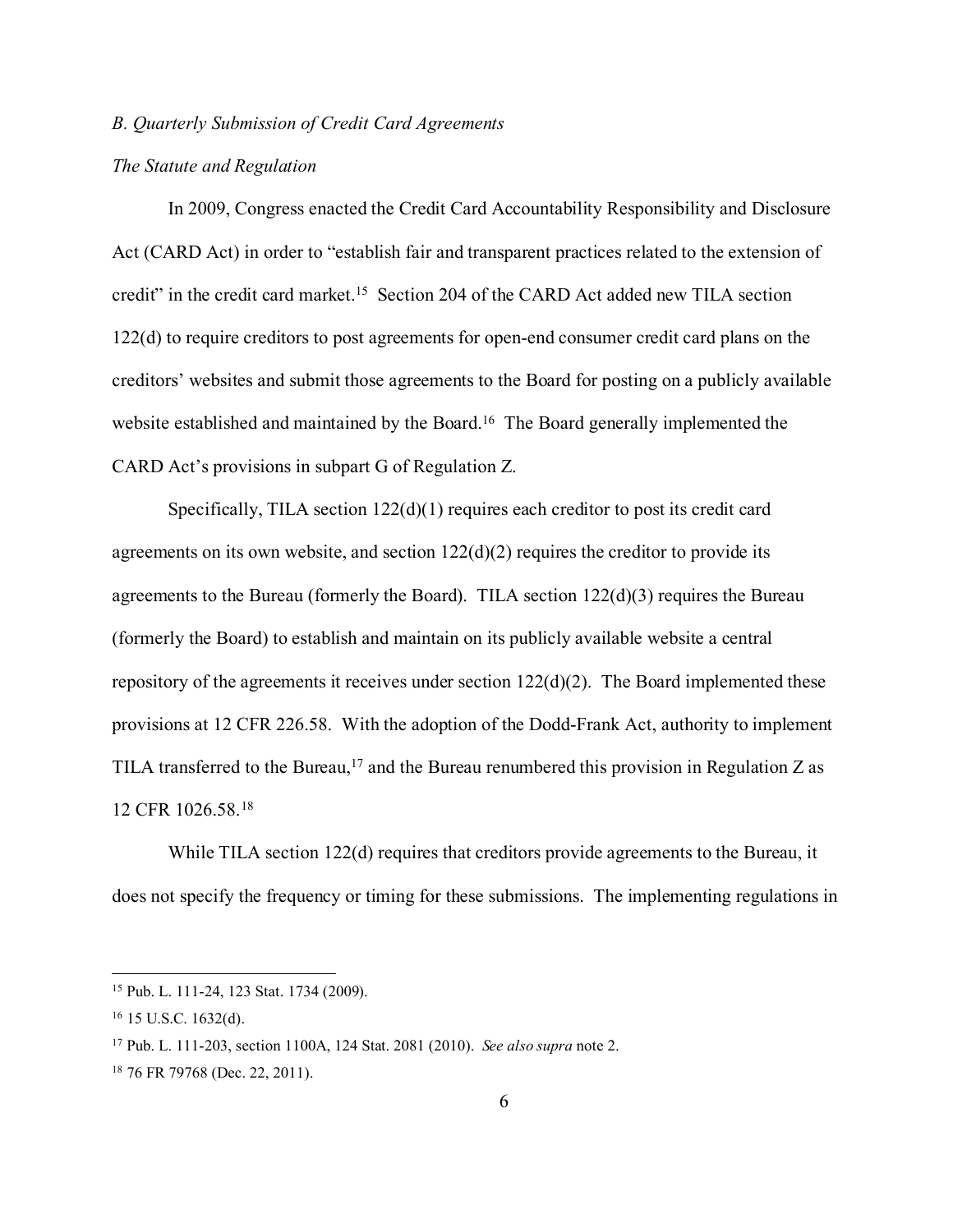Regulation Z provide that a card issuer must make quarterly submissions to the Bureau "in the form and manner specified by the Bureau," except as otherwise provided in the regulation.<sup>[19](#page-6-0)</sup> Each submission must contain identifying information about the issuer and the agreements submitted; the credit card agreements that the issuer offered to the public as of the last business day of the preceding calendar quarter that the issuer has not previously submitted to the Bureau; any credit card agreement previously submitted to the Bureau that was amended during the preceding calendar quarter and that the issuer offered to the public as of the last business day of the preceding calendar quarter; and a notification regarding any credit card agreement previously submitted to the Bureau that the issuer is withdrawing.<sup>[20](#page-6-1)</sup> If a credit card agreement has been previously submitted to the Bureau, the agreement has not been amended, and the card issuer continues to offer the agreement to the public, no additional submission regarding that agreement is required for that calendar quarter.<sup>[21](#page-6-2)</sup> These quarterly submissions must be sent to the Bureau no later than the first business day on or after January 31, April 30, July 31, and October 31 of each year. The regulation also provides that, except in certain circumstances, card issuers must post and maintain on their publicly available websites the credit card agreements that the issuers are required to submit to the Bureau.[22](#page-6-3)

The Bureau's implementing regulation at 12 CFR 1026.58(c)(8) provides requirements for the form and content of the quarterly credit card agreement submissions. One such

<span id="page-6-0"></span> $19$  12 CFR 1026.58(c)(1). A credit card issuer is not required to submit a credit card agreement to the Bureau pursuant to 12 CFR 1026.58, if it qualifies for the de minimis exception in 12 CFR 1026.58(c)(5), the private label credit card exception in 12 CFR 1026.58(c)(6), or the product testing exception in 12 CFR 1026.58(c)(7).

<span id="page-6-1"></span><sup>&</sup>lt;sup>20</sup> 12 CFR 1026.58(c)(1)(i) through (iv).

<span id="page-6-2"></span><sup>21</sup> 12 CFR 1026.58(c)(3).

<span id="page-6-3"></span><sup>22</sup> 12 CFR 1026.58(d).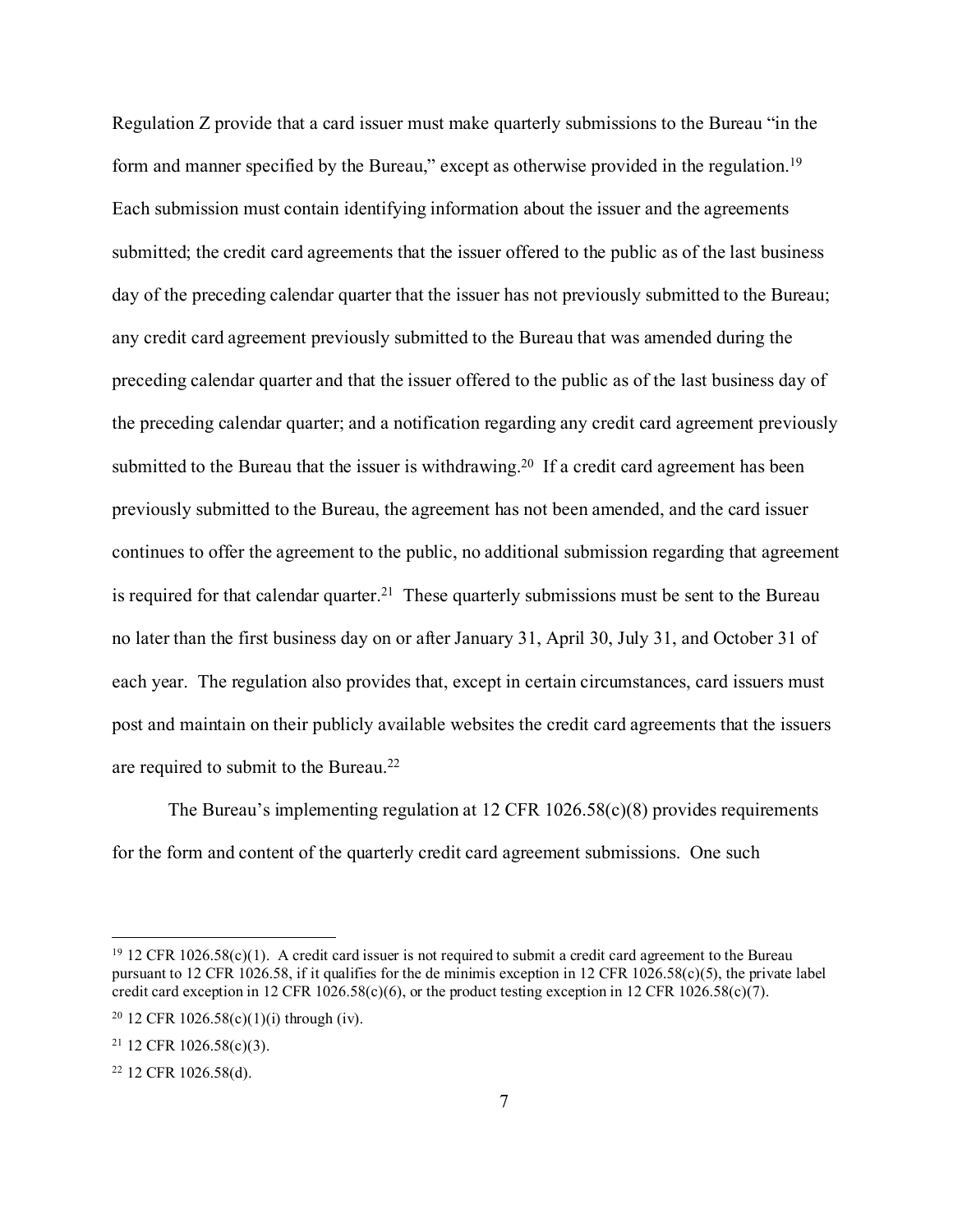requirement specifies that for each submitted "agreement," the "[p]ricing information must be set forth in a single addendum to the agreement.["23](#page-7-0) The term "agreement" or "credit card agreement" is defined as "the written document or documents evidencing the terms of the legal obligation, or the prospective legal obligation, between a card issuer and a consumer for a credit card account under an open-end (not home-secured) consumer credit plan" and also includes pricing information. [24](#page-7-1) Pricing information is defined to include certain information, including credit card annual percentage rates (APR) and fees and charges, among other things.[25](#page-7-2)  Provisions of the agreement other than the pricing information that may vary from one cardholder to another depending on the cardholder's creditworthiness or State of residence or other factors may be set forth in a single addendum to the agreement separate from the pricing information addendum.[26](#page-7-3) This addendum is referred to as the variable terms addendum.

## *The Submission Process*

Under the process established by the Board that was used by the Bureau until 2015 and updated as described below in 2016, credit card issuers submit agreements and agreement information to the Bureau manually via email. [27](#page-7-4) On April 17, 2015, the Bureau issued a final rule temporarily suspending credit card issuers' obligations under 12 CFR 1026.58 to submit credit card agreements to the Bureau for a period of one year (*i.e.*, four quarterly submissions), in

<span id="page-7-0"></span><sup>23</sup> 12 CFR 1026.58(c)(8)(ii)(A). *See also* 12 CFR 1026, Comment 58(c)(8)-2 ("Pricing information must be set forth in the separate addendum described in  $1026.58(c)(8)(ii)(A)$  even if it is also stated elsewhere in the agreement.").

<span id="page-7-1"></span><sup>24</sup> 12 CFR 1026.58(b)(1).

<span id="page-7-2"></span><sup>&</sup>lt;sup>25</sup> 12 CFR 1026.58(b)(7) ("pricing information" refers to the information listed in 12 CFR 1026.6(b)(2)(i) through  $(b)(2)(xii)).$ 

<span id="page-7-3"></span><sup>26</sup> 12 CFR 1026.58(c)(8)(iii).

<span id="page-7-4"></span><sup>27</sup> *See* 75 FR 7658, 7923 (Feb. 22, 2010) (technical specifications for the quarterly credit card submission included in Attachment I to the *Federal Register* notice); 81 FR 19467 (Apr. 5, 2016).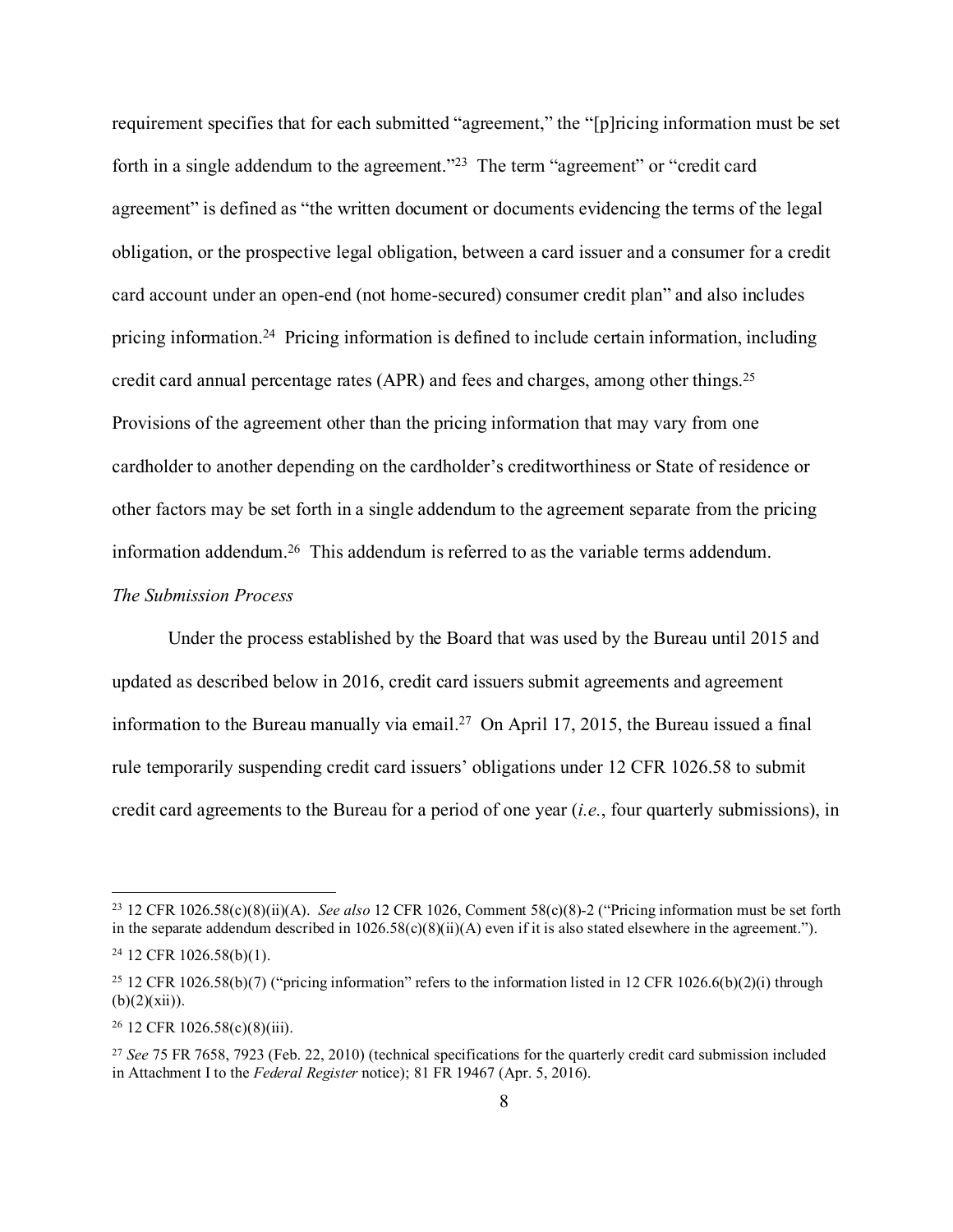order to reduce burden while the Bureau worked to develop a more streamlined and automated electronic submission system.[28](#page-8-0) When issuing the final rule, the Bureau explained that it believed the manual process "may be unnecessarily cumbersome for issuers and may make issuers' own internal tracking of previously submitted agreements difficult" and noted that "the process for Bureau staff to manually review, catalog, and upload new or revised agreements to the Bureau's Web site, and to remove outdated agreements, can extend for several months after the quarterly submission deadline.["29](#page-8-1) The Bureau also stated its intent to develop "a more streamlined and automated electronic submission system" that would both allow issuers to upload agreements directly to the Bureau's database and enable faster posting of agreements on the Bureau's website[.30](#page-8-2)

The Bureau did not implement the submission system described above during the temporary one-year suspension period and instead posted updated submission instructions in 2016 to its website.<sup>31</sup> The updated submission process, which is currently in use, allows issuers to submit agreements by emailing weblinks to the agreements instead of attaching the agreements as Portable Document Format (PDF) files. [32](#page-8-4) Issuers also continue to have the option to email the agreements as PDF files. However, the process for Bureau staff remains a time-

<span id="page-8-0"></span><sup>28</sup> *See* 12 CFR 1026.58(g); *see also* 80 FR 21153 (Apr. 17, 2015). Credit card issuers' obligations to post currently offered credit card agreements on their publicly available websites under 12 CFR 1026.58(d), and to make agreements for open accounts available to cardholders as required by 12 CFR 1026.58(e), were not affected by the suspension. *See* 80 FR 21153, 21155 (Apr. 17, 2015); *see also* 81 FR 19467 (Apr. 5, 2016) (notice of expiration of suspension).

<span id="page-8-1"></span><sup>29</sup> 80 FR 21153, 21154 (Apr. 17, 2015). The Bureau's database of credit card agreements is available at [http://www.consumerfinance.gov/credit-cards/agreements/.](http://www.consumerfinance.gov/credit-cards/agreements/)

<span id="page-8-2"></span><sup>30</sup> 80 FR 21153, 21154 (Apr. 17, 2015).

<span id="page-8-3"></span><sup>31</sup> *See* 81 FR 19467 (Apr. 5, 2016).

<span id="page-8-4"></span> $32$  The current instructions for submitting credit card agreements to the Bureau are available at [https://files.consumerfinance.gov/f/documents/cfpb\\_card-agreements-submission-instructions.pdf.](https://files.consumerfinance.gov/f/documents/cfpb_card-agreements-submission-instructions.pdf)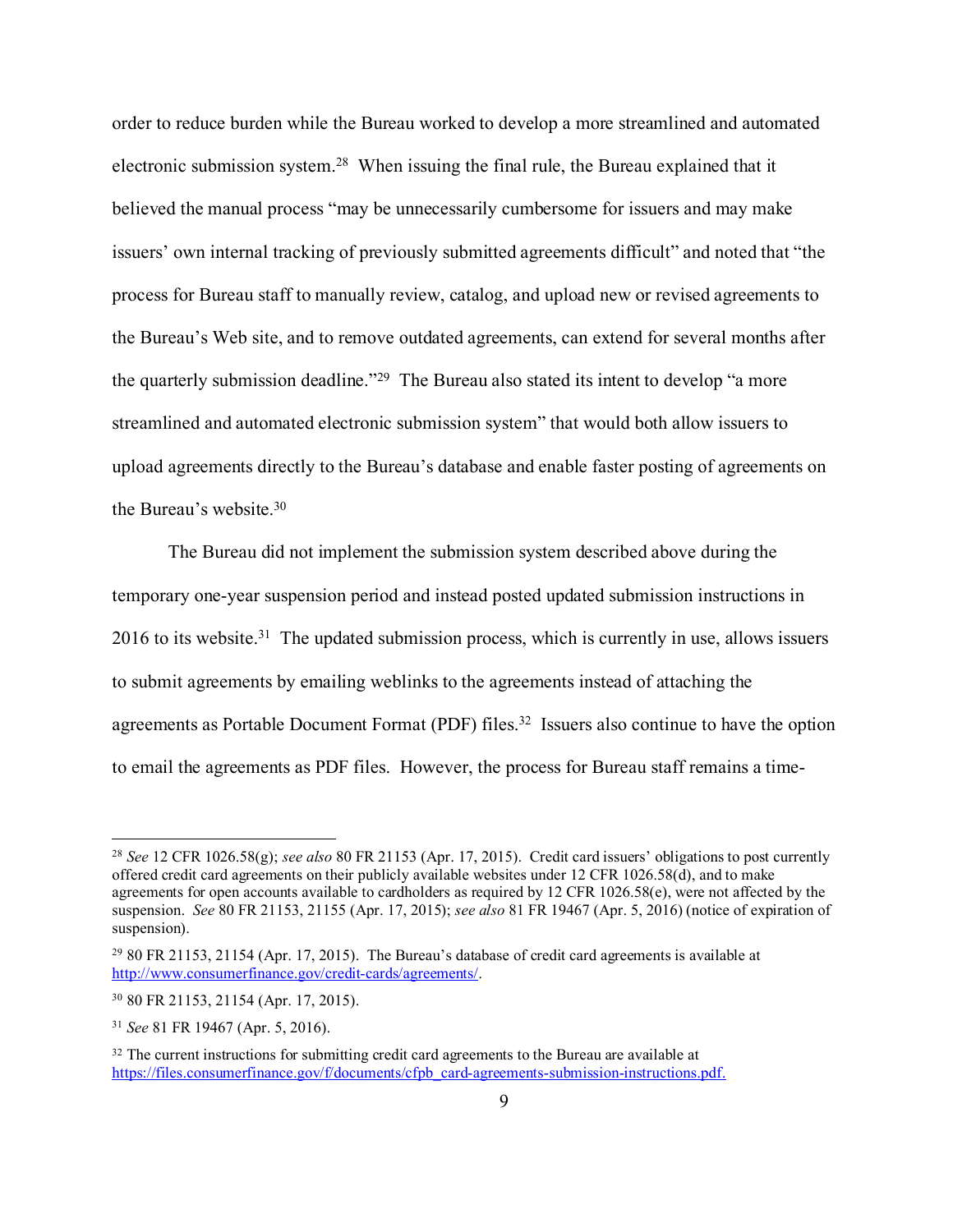consuming, manual process that extends for several months after each quarterly submission deadline. The process also provides no audit trail or automated verification mechanism by which issuers can confirm receipt of their submissions by the Bureau each quarter and review past quarters' submissions.

Soon after the one-year suspension expired, the Bureau developed and deployed Collect, which is currently used by the Bureau to receive TCCP Survey responses on a voluntary basis and prepaid account agreements and agreement information, as explained above. For the TCCP Survey, Collect has provided a streamlined and automated electronic submission system that is less burdensome and easier for issuers to use, and that has reduced Bureau staff processing time, provided a robust audit trail for submissions, and lessened the time between the dates of issuer submissions and availability of the information to the public. For the prepaid account agreement and information submissions, the Bureau has found that Collect also provides a streamlined electronic process that benefits issuers, the public, and the Bureau.

Therefore, for these reasons, issuers making credit card agreement submissions to the Bureau on a quarterly basis must make those submissions using Collect, starting with the submissions for the fourth quarter of calendar year 2021 that are due on January 31, 2022. Subsequent submissions must also be made using Collect, on an ongoing basis. Issuers who do not already use Collect can begin the registration process immediately. All issuers required to make quarterly credit card agreement submissions to the Bureau must register for Collect by November 1, 2021. Once the issuer receives its login credentials, the issuer will have the ability to review its current submissions and start making the required submissions using Collect, starting on December 1, 2021. See the Technical Specifications in part II below for additional information.

10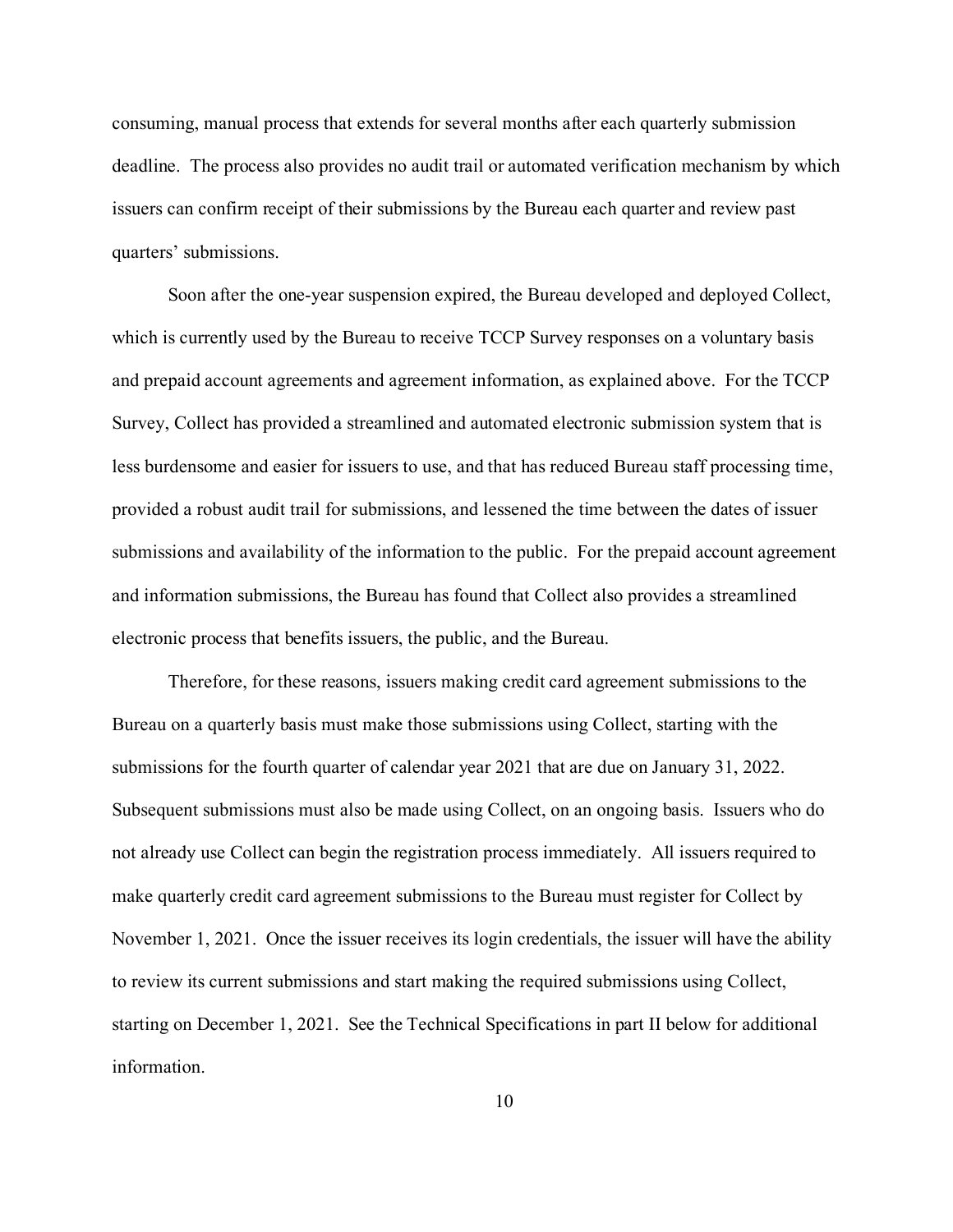## *C. Submission of College Credit Card Marketing Agreements and Data*

## *The Statute and Regulation*

The CARD Act also added new TILA section  $127(r)$ , which requires credit card issuers to submit an annual report to the Bureau (formerly the Board) containing the terms and conditions of all business, marketing, promotional agreements, and college affinity card agreements with an institution of higher education, or an alumni organization or foundation affiliated with or related to such institution, with respect to any college student credit card issued to a college student at such institution.<sup>33</sup> This document refers to those agreements as "college credit card marketing agreements." Under TILA section 127(r), the Bureau (formerly the Board) is obligated to make an annual report listing such information to Congress and to also make the report available to the public.[34](#page-10-1) The Board implemented these provisions at 12 CFR 226.57(d). As noted above, in 2011, the Dodd-Frank Act transferred the authority to implement TILA to the Bureau.<sup>[35](#page-10-2)</sup> The Bureau renumbered this provision in Regulation Z as  $12$  CFR  $1026.57(d)$ .<sup>[36](#page-10-3)</sup>

Section 1026.57(d) provides that card issuers that were parties to college credit card marketing agreements in effect at any time during a calendar year must submit an annual report to the Bureau regarding those agreements "in the form and manner prescribed by the Bureau" and specifies the information that the report must include.<sup>[37](#page-10-4)</sup> Card issuers are required to submit

<span id="page-10-0"></span><sup>33</sup> CARD Act, Pub. L. 111-24, section 305, 123 Stat. 1734, 1749-1750. TILA section 127(r) is codified as 15 U.S.C.  $1637(r)$ .

<span id="page-10-1"></span><sup>34</sup> 15 U.S.C. 1637(r)(3).

<span id="page-10-2"></span><sup>35</sup> Pub. L. 111-203, section 1100A, 124 Stat. 2081 (2010). *See also supra* note 2.

<span id="page-10-3"></span><sup>36</sup> 76 FR 79768 (Dec. 22, 2011).

<span id="page-10-4"></span> $37$  Specifically, section 1026.57(d)(2) states that the annual report must include identifying information about the card issuer and agreements submitted; a copy of any college credit card agreement to which the issuer was a party that was in effect at any time during the period covered by the report; a copy of any memorandum of understanding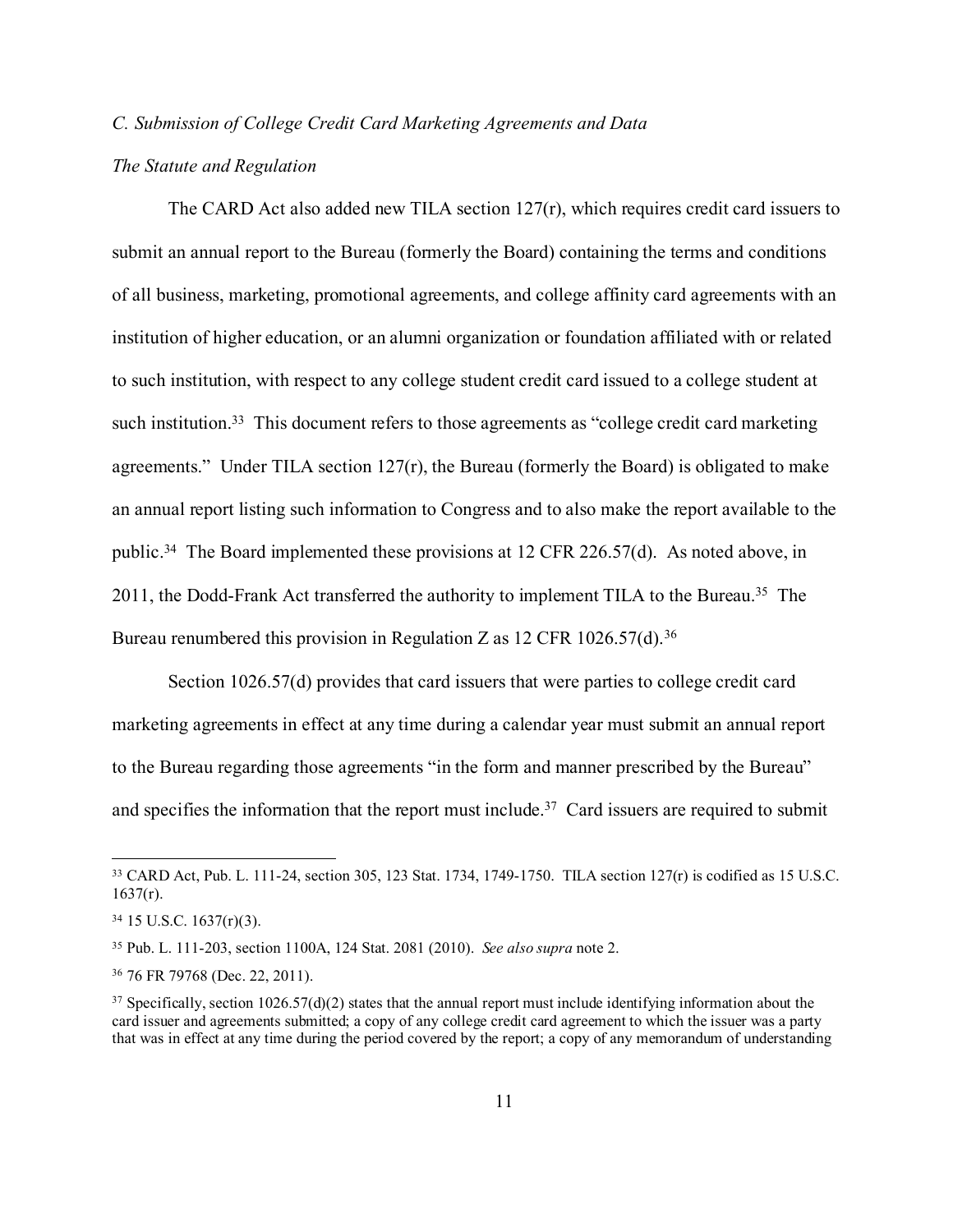their annual reports for a given calendar year to the Bureau by the first business day on or after March 31 of the following calendar year.<sup>[38](#page-11-0)</sup>

## *The Submission Process*

The current process was first established by the Board in 2010 and has been left generally unchanged by the Bureau. [39](#page-11-1) Under that process, credit card issuers manually submit their annual report data as PDFs (for agreements) and as tab-delimited plain text files or as a Microsoft Excel Workbook (for associated information) that they send to the Bureau primarily via email. As with the TCCP Survey and quarterly credit card agreement submissions, Bureau staff must then manually review, catalog, and upload college credit card marketing agreements and data to the Bureau's website,<sup>40</sup> which delays the provision of such information to the public.

Based on the Bureau's experience with issuer submissions through Collect as to the TCCP Survey and prepaid account agreements and agreement data, the Bureau believes that requiring issuers to submit college credit card marketing agreements and data using Collect will reduce the burden on issuers by eliminating the manual process and lessen the time required for Bureau staff to process the submissions and make the information available to the public. It will

in effect at any time during the period covered by the report, as described by the regulation; the total dollar amount of any payments pursuant to a college credit card agreement from the card issuer to an institution of higher education or affiliated organization during the period covered by the report, and the method or formula used to determine such amounts; the total number of credit card accounts opened pursuant to any college credit card agreement during the period covered by the report; and the total number of credit card accounts opened pursuant to any such agreement that were open at the end of the period covered by the report.

<span id="page-11-0"></span><sup>38</sup> 12 CFR 1026.57(d)(3).

<span id="page-11-1"></span><sup>39</sup> *See* 75 FR 7658, 7923 (Feb. 22, 2010) (technical specifications for the quarterly credit card submission included in Attachment I to the *Federal Register* notice). The current technical specifications were updated by the Board on December 31, 2010, and are available on the Bureau's website, at [http://files.consumerfinance.gov/f/201603\\_cfpb\\_consumer-and-college-credit-card-agreement-submission.pdf.](http://files.consumerfinance.gov/f/201603_cfpb_consumer-and-college-credit-card-agreement-submission.pdf)

<span id="page-11-2"></span><sup>40</sup> The Bureau's college credit card marketing agreement and data website is available at [https://www.consumerfinance.gov/data-research/student-banking/marketing-agreements-and-data/.](https://www.consumerfinance.gov/data-research/student-banking/marketing-agreements-and-data/)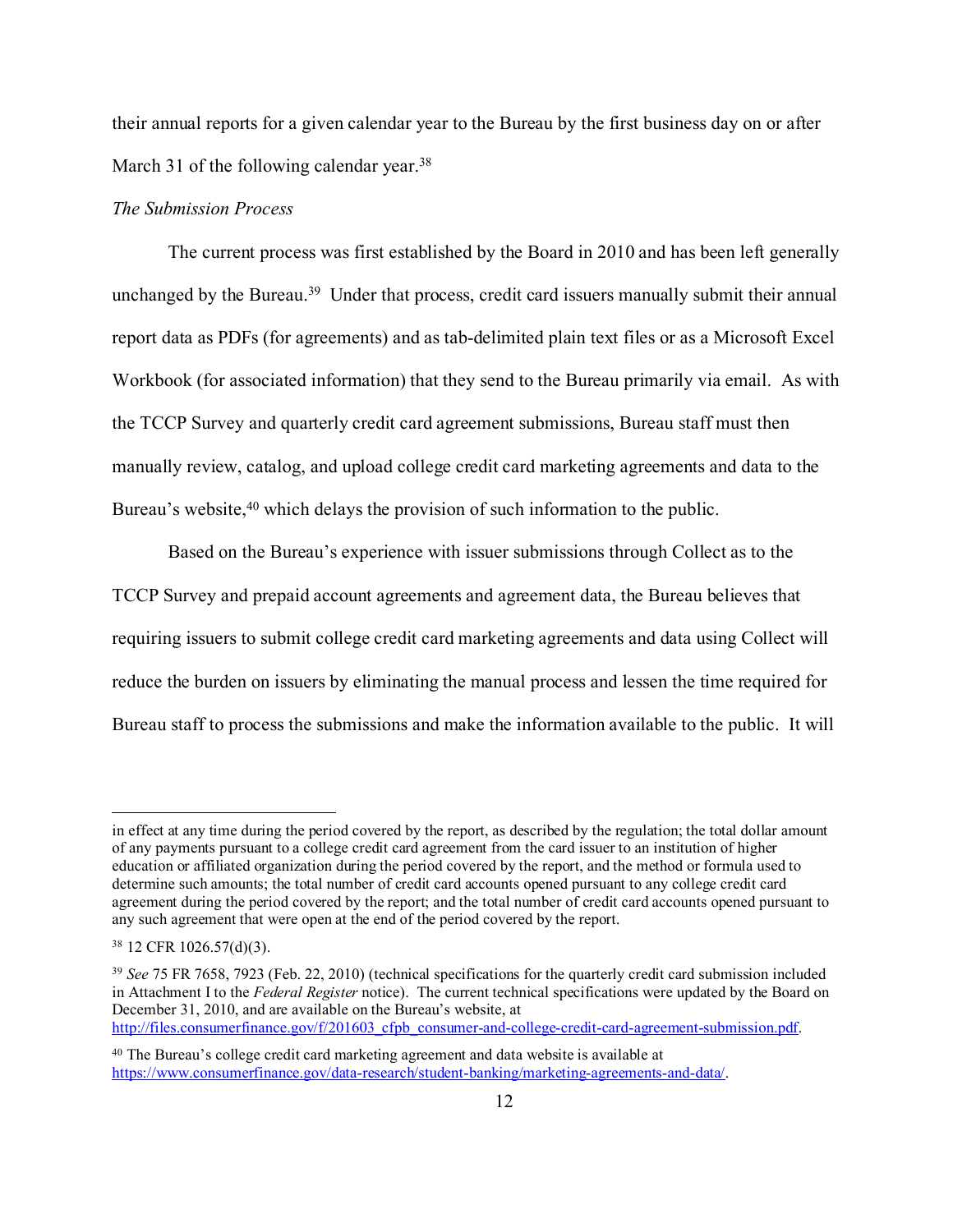also provide a robust audit trail for issuers to track the receipt and contents of current and past submissions.

Therefore, for the above reasons, issuers must submit their annual reports related to college credit card marketing agreements and data using Collect, starting with the submissions that are due on March 31, 2022, [41](#page-12-0) and continue to do so on an ongoing basis. That is, a card issuer that was a party to one or more college credit card marketing agreements in effect at any time during calendar year 2021 must use Collect to submit to the Bureau an annual report regarding those agreements by March 31, 2022. Subsequent annual submissions must also be made using Collect, on an ongoing basis. Issuers who do not already use Collect can begin the registration process immediately. Once the issuer receives its login credentials, the issuer will have the ability to start making the required submissions using Collect, starting in January 2022. See the Technical Specifications in part II below for additional information.

#### **II. Technical Specifications**

#### *A. Submission of Data on Credit Card Pricing and Availability (TCCP Survey)*

The Bureau has established Collect as the mandatory vehicle for submitting the TCCP Survey elements under TILA section  $136(b)$ .<sup>[42](#page-12-1)</sup> Issuers that have been selected by the Bureau to participate in the TCCP Survey cycle beginning on January 31, 2022, must submit the required information using Collect within 10 business days at the end of the Survey date (*i.e.*, no later than February 14, 2022). Selected issuers must also use Collect to make submissions for future TCCP Survey cycles. Collect can be accessed at *[https://collect.consumerfinance.gov](https://collect.consumerfinance.gov/)*. Issuers

<span id="page-12-1"></span><span id="page-12-0"></span><sup>&</sup>lt;sup>41</sup> The annual reports are due to the Bureau "by the first business day on or after March 31 of the following calendar year." 12 CFR 1026.57(d)(3). Because March 31, 2022, falls on a Thursday, the 2022 deadline is March 31, 2022. <sup>42</sup> 15 U.S.C. 1646(b).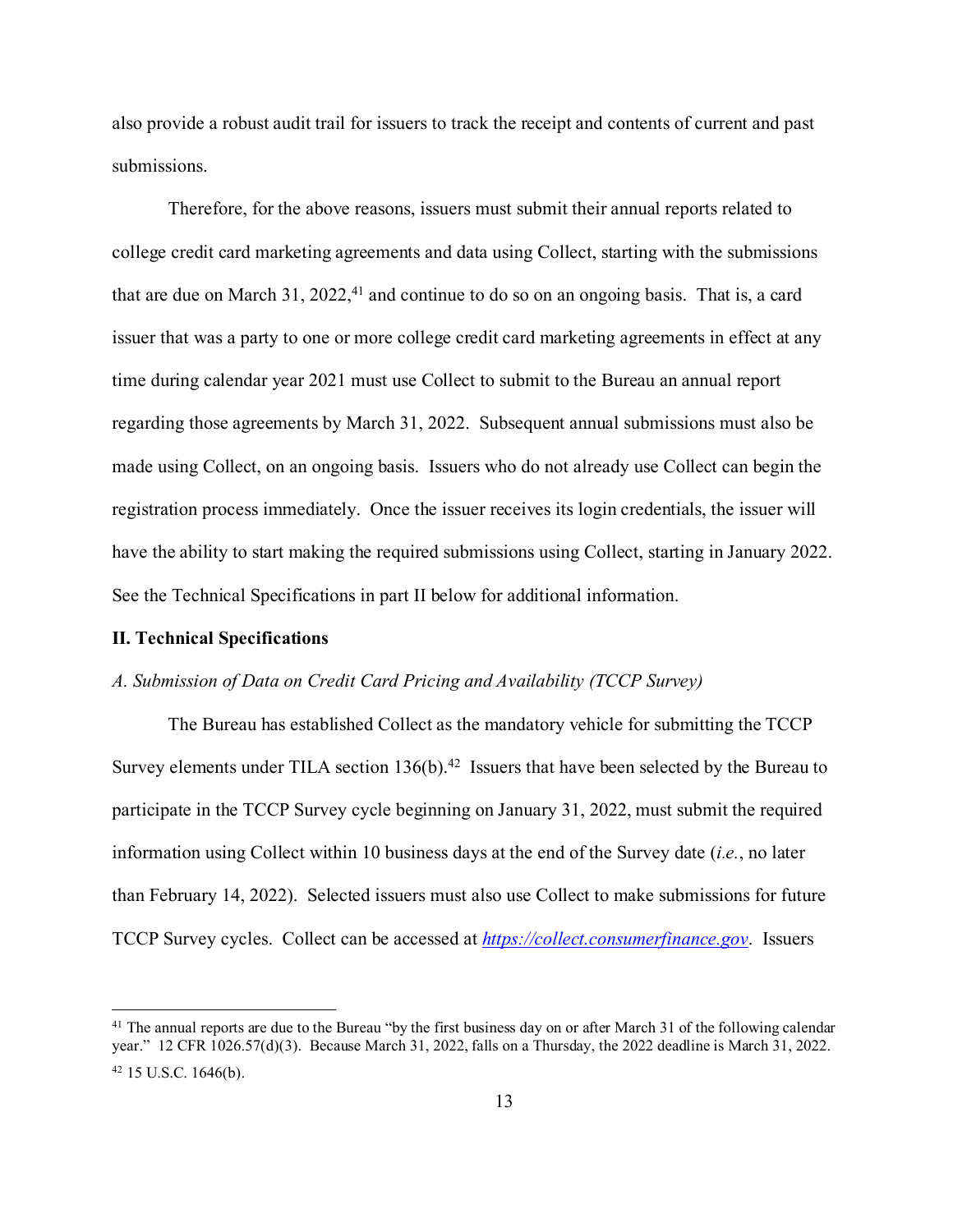can begin the registration process for Collect immediately. To register, Survey respondents that have not already registered for Collect must complete a registration form and submit it to *[Collect\\_Support@cfpb.gov](mailto:Collect_Support@cfpb.gov)*. [43](#page-13-0) The Collect registration form is available at

*[https://files.consumerfinance.gov/f/documents/cfpb\\_collect-registration.pdf](https://files.consumerfinance.gov/f/documents/cfpb_collect-registration.pdf)*. Once respondents receive their login credentials, they will be able to submit their TCCP Survey information.<sup>[44](#page-13-1)</sup>

Collect uses interactive forms to guide respondents through the submission process. After submitting certain identifying information as required by the statute, respondents will be prompted to input the TCCP Survey information into Collect.

## *Compliance Resources*

For the TCCP Survey submissions required under TILA section 136(b), the Bureau has published compliance resources to assist respondents in using Collect*,* including a user guide, a quick reference guide, frequently asked questions, and a webinar. These resources are available on the Bureau's website at *[https://www.consumerfinance.gov/data-research/credit-card](https://www.consumerfinance.gov/data-research/credit-card-data/terms-credit-card-plans-survey/)[data/terms-credit-card-plans-survey/](https://www.consumerfinance.gov/data-research/credit-card-data/terms-credit-card-plans-survey/)*. The Bureau plans to update this website, as needed, to reflect changes made by these technical specifications. For technical assistance related to TCCP Survey submissions, Survey respondents can contact the Bureau at *[Collect\\_Support@cfpb.gov](mailto:Collect_Support@cfpb.gov)*.

*B. Quarterly Submission of Credit Card Agreements*

The Bureau has established Collect as the mandatory vehicle for credit card agreement submissions that must be made to the Bureau on a quarterly basis, pursuant to 12 CFR 1026.58.

<span id="page-13-0"></span><sup>&</sup>lt;sup>43</sup> For questions concerning the registration form, please contact the Collect Support Team at *[Collect\\_Support@cfpb.gov](mailto:Collect_Support@cfpb.gov)*.

<span id="page-13-1"></span><sup>44</sup> TCCP Survey respondents who have not used Collect previously are encouraged to register as early as possible after they have received notification from the Bureau that they are required to participate in the Survey, to confirm that they can successfully access the system. *See also* note 14.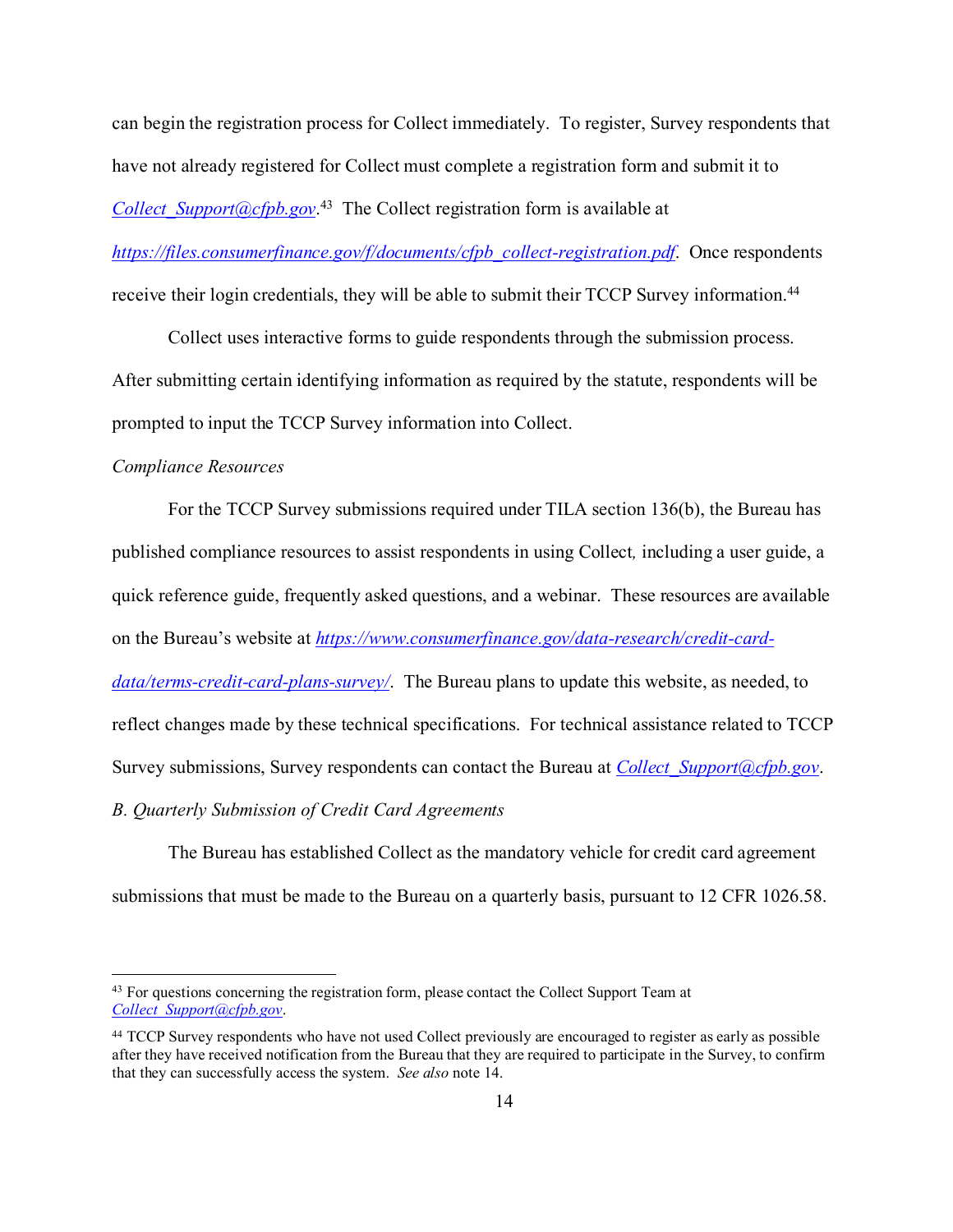Collect can be accessed at *[https://collect.consumerfinance.gov](https://collect.consumerfinance.gov/)*. Issuers must use Collect to make their fourth quarter of calendar year 2021 submissions that reflect their agreements in effect as of December 31, 2021, by January 31, 2022. Issuers must also use Collect to make future quarterly credit card agreement submissions. Issuers can begin the registration process for Collect immediately. To register, issuers that have not already registered for Collect must complete a registration form and submit it to *[Collect\\_Support@cfpb.gov](mailto:Collect_Support@cfpb.gov)* by November 1, 2021. [45](#page-14-0) The Collect registration form is available at

*[https://files.consumerfinance.gov/f/documents/cfpb\\_collect-registration.pdf](https://files.consumerfinance.gov/f/documents/cfpb_collect-registration.pdf)*. Once submitters receive their login credentials, they will be able to review their current submissions and make the required submissions for the fourth quarter of calendar year 2021 using Collect, starting on December 1, 2021.

Collect uses interactive forms to guide submitters through the submission process. After submitting certain identifying information as required by 12 CFR 1026.58(c)(1)(i), issuers will be prompted to upload the required documents using Collect. Issuers will be able to upload an agreement, a pricing addendum, and if applicable, a variable terms addendum. Pursuant to 12 CFR  $1026.58(c)(8)(ii)(A)$ , pricing information must be set forth in a single addendum, so an issuer must submit only one pricing addendum with each agreement.

## *File Format*

Credit card agreements submitted through Collect must be in the PDF file format, and must be text-searchable, digitally created PDFs. These PDF files should not be scanned

<span id="page-14-0"></span><sup>45</sup> Issuers who are not otherwise registered for Collect (*i.e.*, because they are TCCP Survey respondents already registered for Collect) are encouraged to register as early as possible. For questions concerning the registration form, please contact the Collect Support Team at *[Collect\\_Support@cfpb.gov](mailto:Collect_Support@cfpb.gov)*.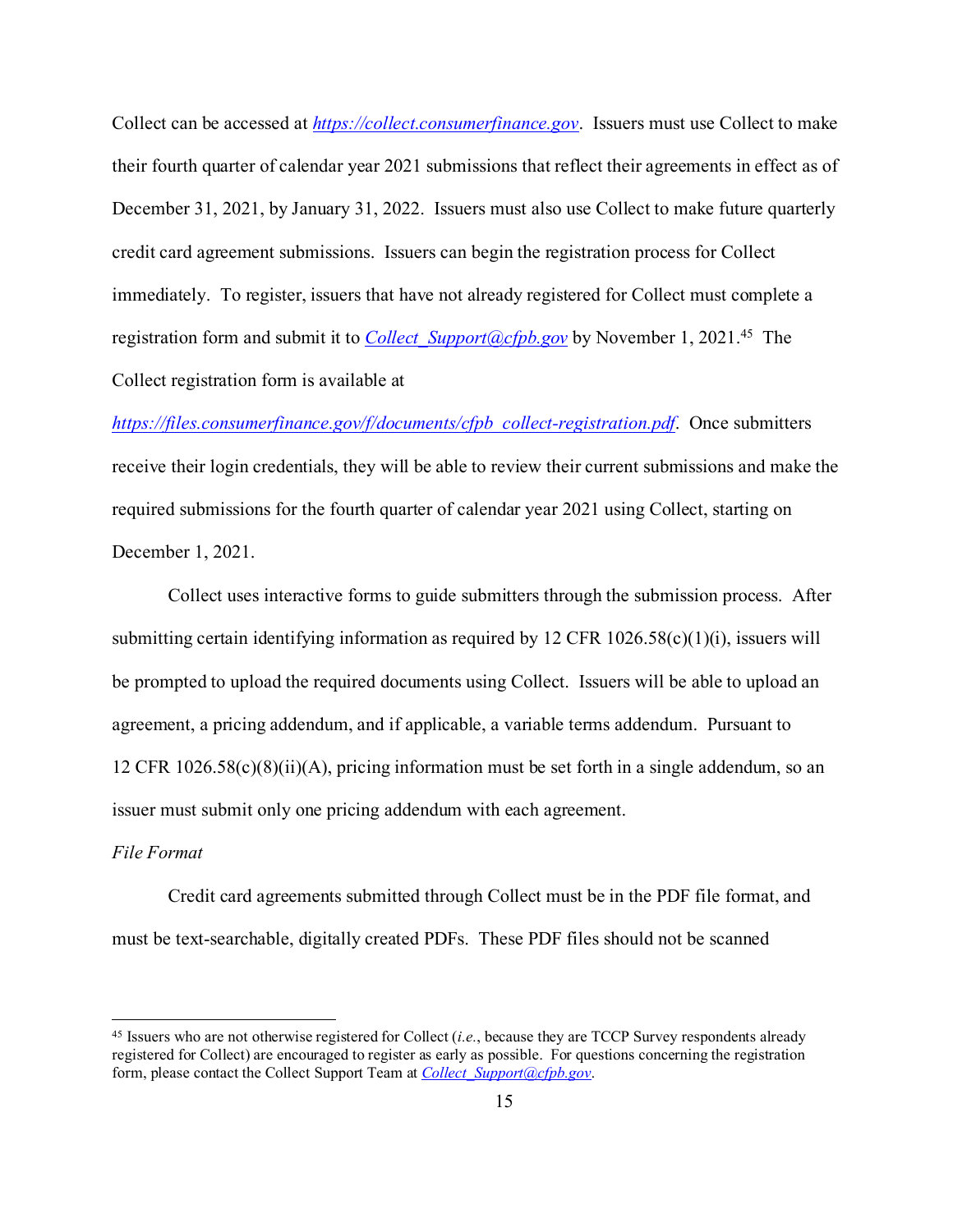documents, otherwise known as "image-only" PDFs, as these are not text-searchable. For questions about file formats, please contact the Bureau at *[Collect\\_Support@cfpb.gov](mailto:Collect_Support@cfpb.gov)*. *Compliance Resources*

For quarterly credit card agreement submissions that must be made pursuant to 12 CFR 1026.58, the Bureau is developing compliance resources to assist issuers in using Collect*,*  including a user guide, a quick reference guide, frequently asked questions, and a webinar. These resources will be available on the Bureau's website at a later date. For technical assistance regarding these submissions, issuers can contact the Bureau at

## *[Collect\\_Support@cfpb.gov](mailto:Collect_Support@cfpb.gov)*.

# *C. Submission of College Credit Card Marketing Agreements and Data*

The Bureau has established Collect as the mandatory vehicle for the submission of annual reports related to college credit card marketing agreements and data required under 12 CFR 1026.57. Issuers must use Collect to submit to the Bureau, no later than March 31, 2022, the required information for the college credit card marketing agreements to which the issuers were a party during calendar year 2021. Issuers must also use Collect to make future college credit card marketing agreement and data submissions. Collect can be accessed at *[https://collect.consumerfinance.gov](https://collect.consumerfinance.gov/)*. Issuers can begin the registration process for Collect immediately. To register, issuers that have not already registered for Collect must complete a

available at *[https://files.consumerfinance.gov/f/documents/cfpb\\_collect-registration.pdf](https://files.consumerfinance.gov/f/documents/cfpb_collect-registration.pdf)*. Once

registration form and submit it to *[Collect\\_Support@cfpb.gov](mailto:Collect_Support@cfpb.gov)*. [46](#page-15-0) The Collect registration form is

<span id="page-15-0"></span><sup>46</sup> Issuers who are not otherwise registered for Collect (*i.e.*, because they are TCCP Survey respondents already registered for Collect) are encouraged to register as early as possible. For questions concerning the registration form, please contact the Collect Support Team at *[Collect\\_Support@cfpb.gov](mailto:Collect_Support@cfpb.gov)*.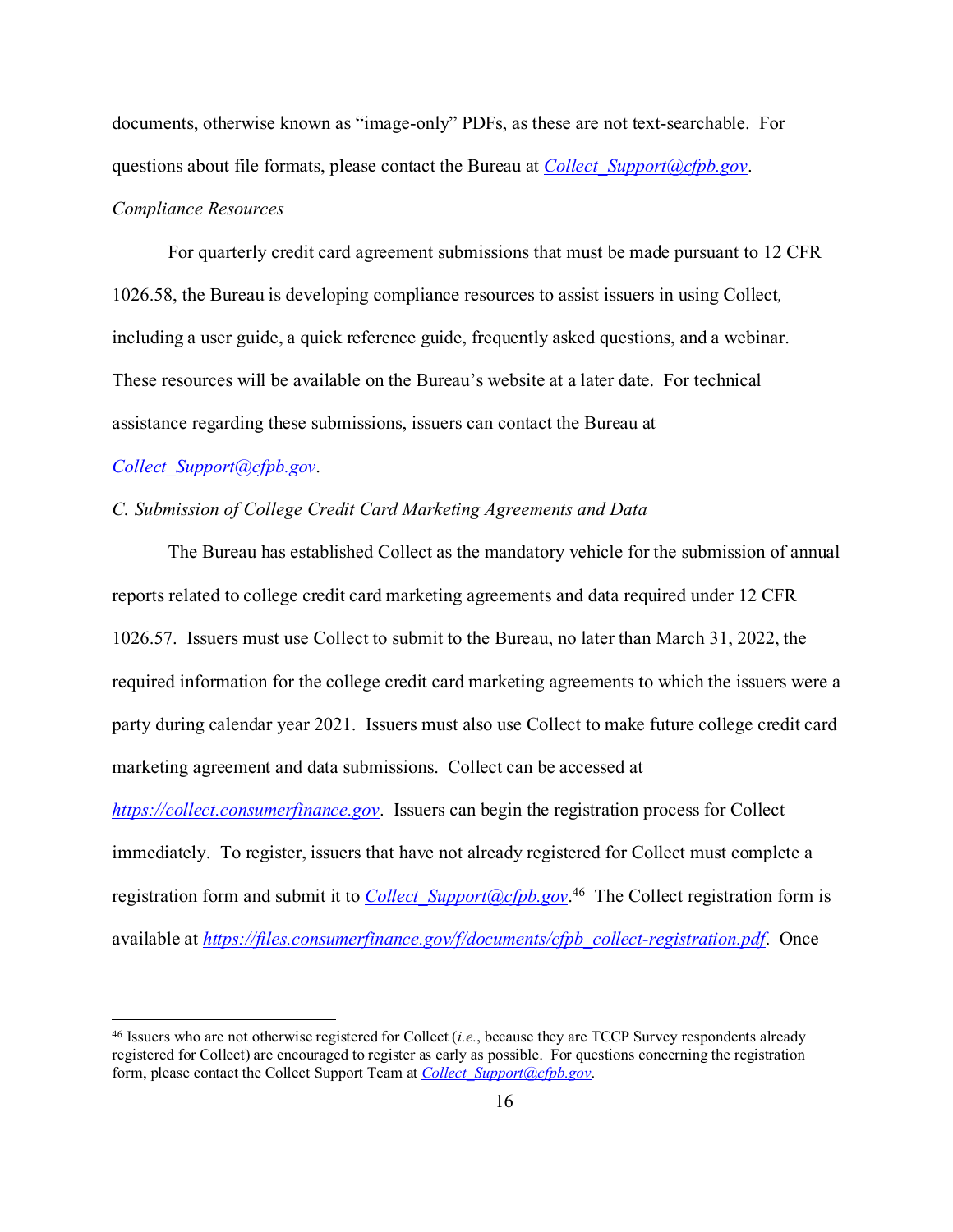submitters receive their login credentials, they will be able to make the required submissions using Collect, starting in January 2022.

Collect uses interactive forms to guide submitters through the submission process. After submitting certain identifying information as required by 12 CFR 1026.57(d)(2)(i), issuers will be prompted to submit the required college credit card marketing agreements and data into Collect.

#### *File Format*

College credit card marketing agreements submitted through Collect must be in the PDF file format, and must be text-searchable, digitally created PDFs, except where noted in the Bureau's compliance resources. For documents that must be text-searchable, these files should not be scanned documents, otherwise known as "image-only" PDFs, as these are not textsearchable. For questions about file formats, please contact the Bureau at

#### *[Collect\\_Support@cfpb.gov](mailto:Collect_Support@cfpb.gov)*.

#### *Compliance Resources*

For college credit card marketing agreement and data submissions that must be made under 12 CFR 1026.57, the Bureau is developing compliance resources to assist issuers in using Collect*,* including a user guide, a quick reference guide, frequently asked questions, and a webinar. These resources will be available on the Bureau's website at a later date. For technical assistance regarding these submissions, issuers can contact the Bureau at

*[Collect\\_Support@cfpb.gov](mailto:Collect_Support@cfpb.gov)*.

#### **III. Legal Authority**

The Bureau is issuing this rule pursuant to its authority under section 1022(b)(1) of the Dodd-Frank Act, which authorizes the Bureau to prescribe rules as may be necessary or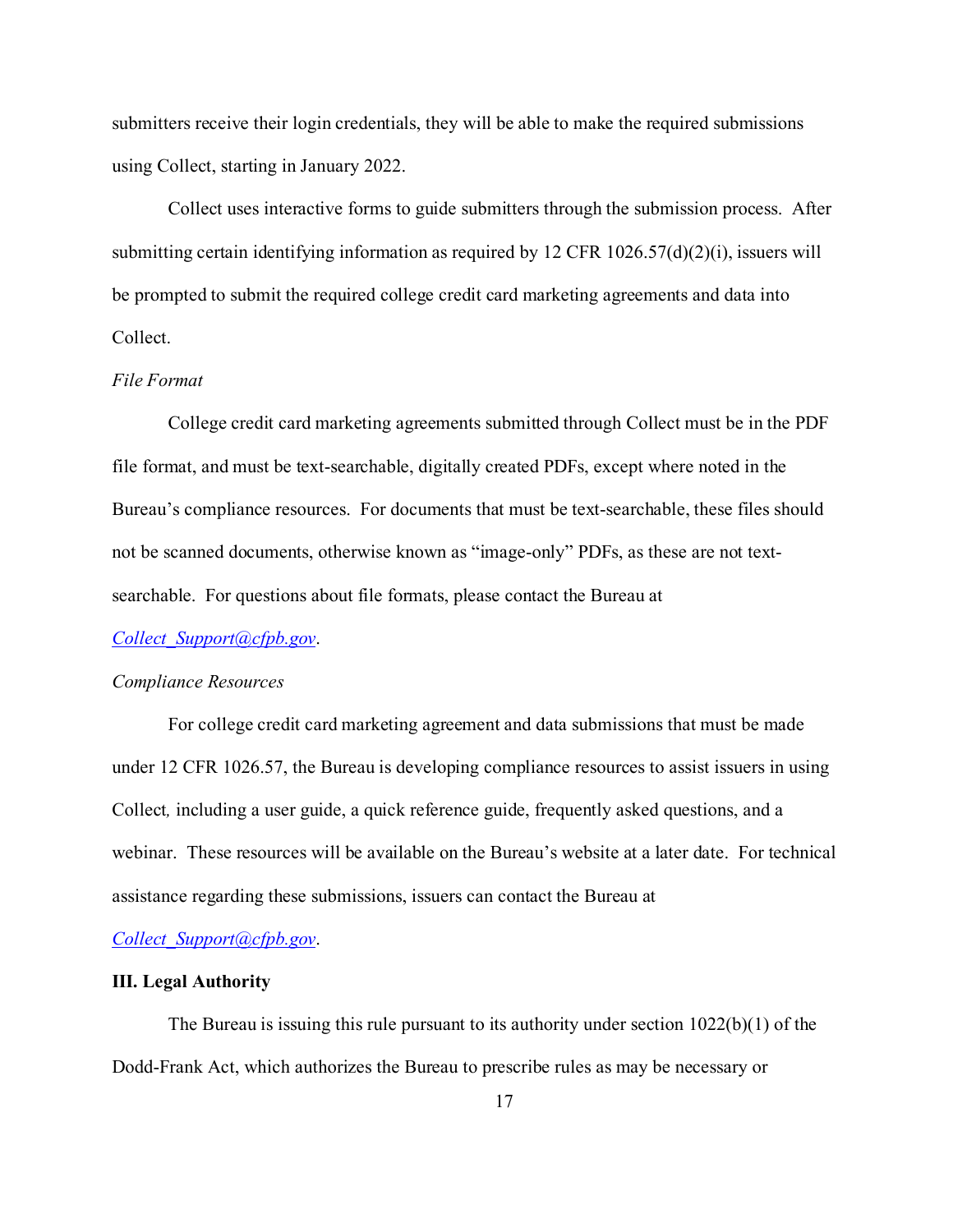appropriate to enable the Bureau to administer and carry out the purposes and objectives of Federal consumer financial law.<sup>47</sup> The Bureau is also issuing this rule pursuant to TILA sections  $105(a)^{48}$  $105(a)^{48}$  $105(a)^{48}$  and  $122(d)(5)$ .<sup>[49](#page-17-2)</sup> TILA section  $105(a)$  authorizes the Bureau to prescribe regulations to carry out the purposes of TILA. TILA section 122(d)(5), regarding credit card agreements, authorizes the Bureau to promulgate regulations to implement section 122(d).

## **IV. Regulatory Requirements**

The Bureau has concluded that these technical specifications constitute a rule of agency organization, procedure, or practice exempt from the notice and comment rulemaking requirements under the Administrative Procedure Act (APA), pursuant to 5 U.S.C. 553(b). Because the procedural rule relates solely to agency procedure and practice, it is not substantive, and therefore is not subject to the 30-day delayed effective date for substantive rules under section 553(d) of the APA. Because no notice of proposed rulemaking is required, the Regulatory Flexibility Act does not require an initial or final regulatory flexibility analysis.

## **V. Paperwork Reduction Act**

Under the Paperwork Reduction Act of 1995 (PRA),<sup>[50](#page-17-3)</sup> Federal agencies are generally required to seek Office of Management and Budget (OMB) approval for information collection requirements prior to implementation. Under the PRA, the Bureau may not conduct or sponsor and, notwithstanding any other provision of law, a person is not required to respond to an information collection unless the information collection displays a valid control number assigned

<span id="page-17-0"></span> $47$  12 U.S.C.  $5512(b)(1)$ .

<span id="page-17-1"></span><sup>48</sup> 15 U.S.C. 1604(a).

<span id="page-17-2"></span><sup>49</sup> 15 U.S.C. 1632(d)(5).

<span id="page-17-3"></span><sup>50</sup> 44 U.S.C. 3501 *et seq.*